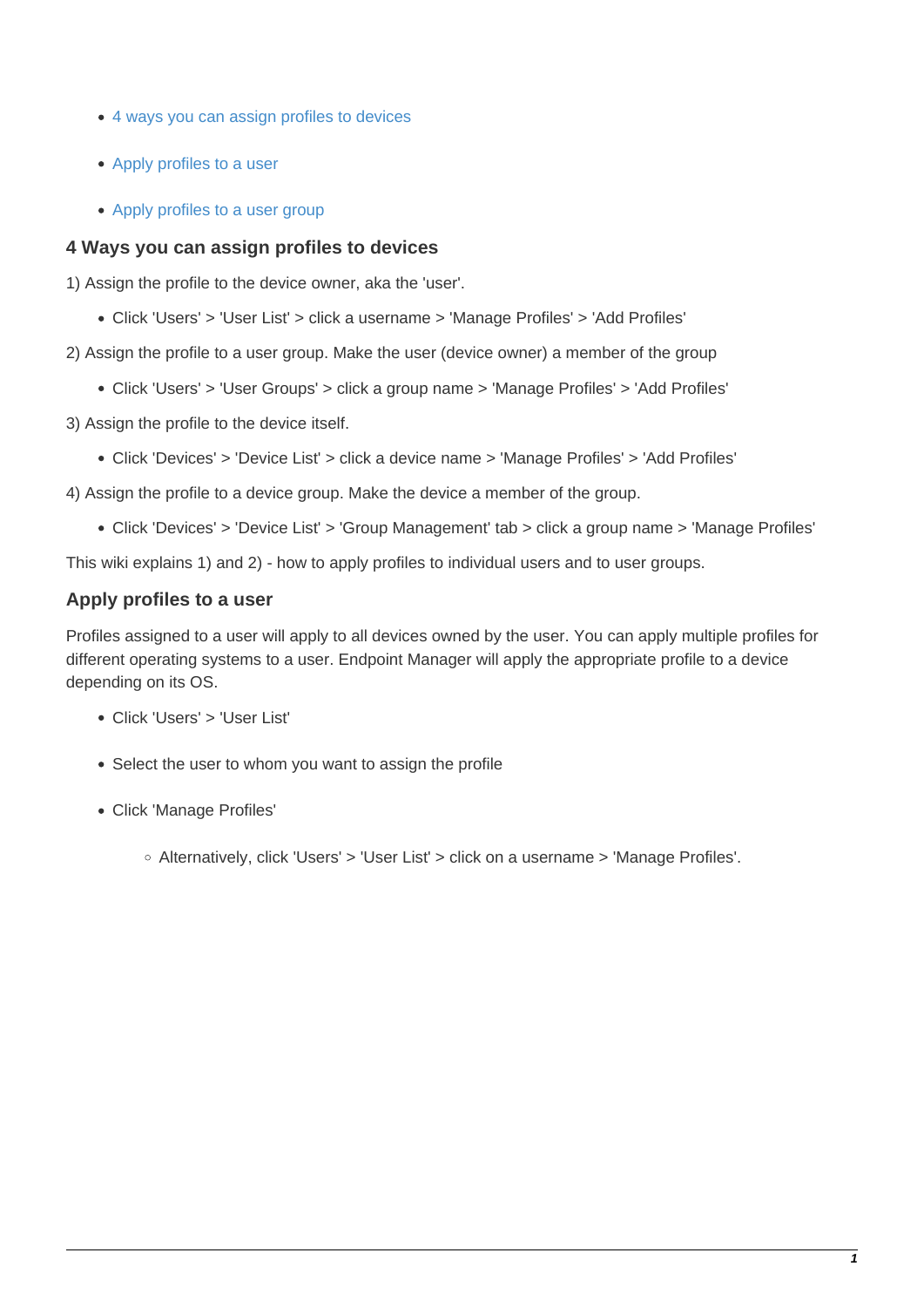| <b>Endpoint Manager</b>                              | <b>User List</b><br>≡                                 |                                                        | <b>License Options</b> |
|------------------------------------------------------|-------------------------------------------------------|--------------------------------------------------------|------------------------|
| 嘂<br><b>DASHBOARD</b><br>Ŷ,                          |                                                       |                                                        |                        |
| <b>DEVICES</b><br>Y.                                 | ₽+<br>嚸<br><b>Enroll Device</b><br><b>Create User</b> | Ü<br>⊠<br>Manage <sup>n</sup> yofiles<br>Send Password | Delete -               |
| Α<br><b>USERS</b>                                    |                                                       | <b>Recovery Email</b>                                  |                        |
| <b>User List</b>                                     | <b>NAME</b>                                           | <b>EMAIL</b>                                           | <b>PHONE NUMBE</b>     |
| <b>User Groups</b>                                   |                                                       |                                                        |                        |
| <b>Role Management</b>                               | Dyanora                                               | dyanorat481@gma                                        | 9876543210             |
| ē<br><b>CONFIGURATION TEMPLATES</b><br>$\mathcal{P}$ | Herald                                                | hertriumph@gmail                                       | 1234567890             |
| Lλ.<br>A DIDLIGLATION LOTODI                         |                                                       |                                                        |                        |
| <b>Manage Profiles of Dyanora</b>                    |                                                       |                                                        |                        |
| Ō                                                    |                                                       |                                                        |                        |
| <b>Add Profiles</b>                                  |                                                       |                                                        |                        |
|                                                      |                                                       |                                                        |                        |
| Remove Profiles                                      |                                                       |                                                        |                        |
| <b>OS TYPE</b><br><b>PROFILE NAME</b>                |                                                       | <b>CREATED BY</b>                                      |                        |
| Ã<br>Android Devices in Sales Dept.                  |                                                       | herculespopular22@gmail.com                            |                        |
| ÷<br><b>First Profile</b>                            |                                                       | herculespopular22@gmail.com                            |                        |

The screen shows all profiles assigned to a user. You can add, remove or edit profiles as required.

Click the 'Add Profiles' button above the list.

The next screen shows all profiles that you can add to the user. The list excludes profiles which are already assigned to the user: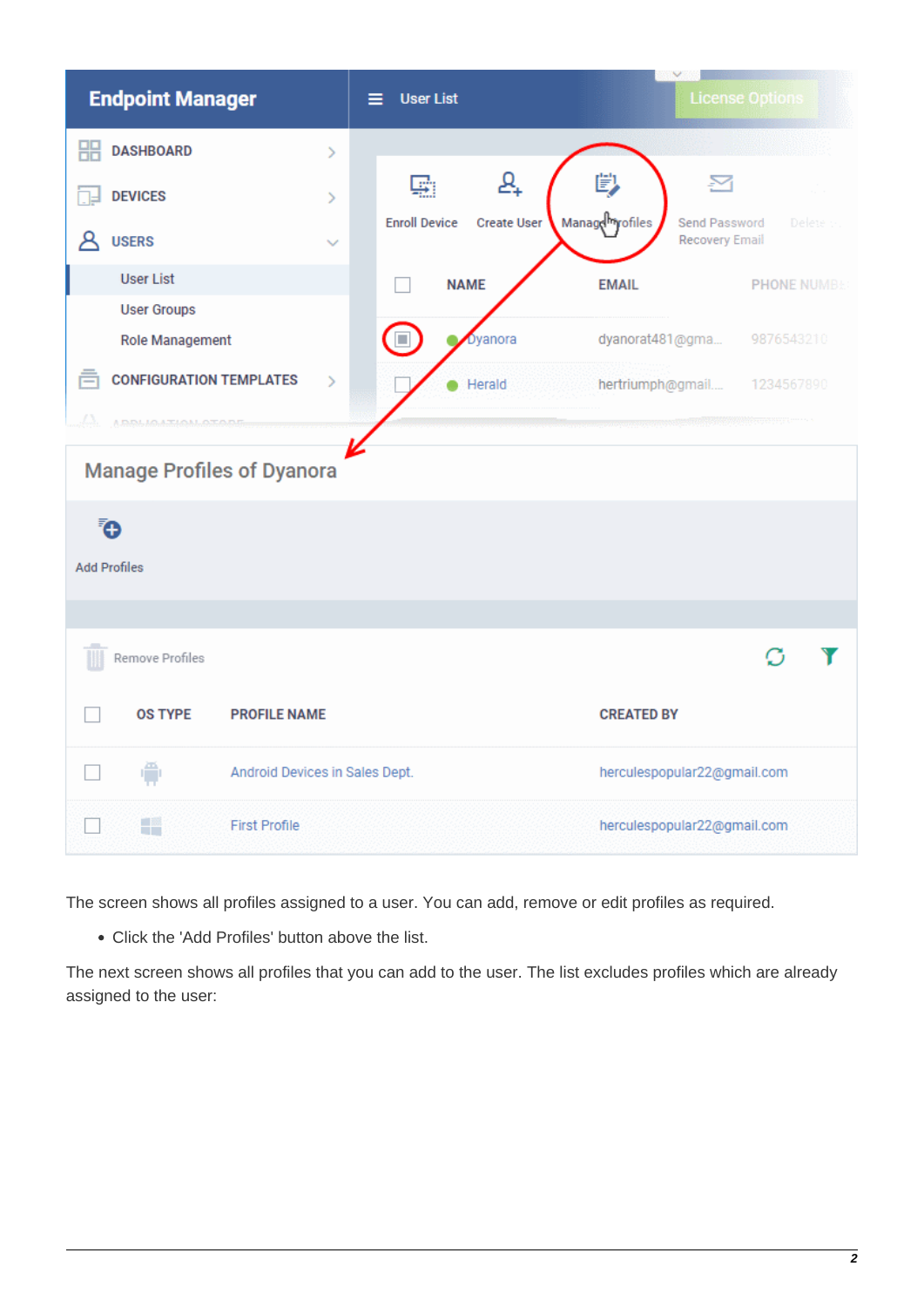|                | <b>Add Profiles to Dyanora</b>       |                            |
|----------------|--------------------------------------|----------------------------|
| Save           |                                      |                            |
| <b>OS TYPE</b> | <b>PROFILE NAME</b>                  | <b>CREATED BY ▼</b>        |
|                | Finance Dept Android Devices         | herculespopular22@gmail.co |
| Ŧ              | Finance Department Windows Computers | herculespopular22@gmail.co |
| ÷              | New Profile for Dyanora              | herculespopular22@gmail.co |
|                | Second Linux Profile                 | herculespopular22@gmail.co |

Select the profiles you want to add and click 'Save'

The new profiles are automatically deployed to the user's devices.

|                          |                  | <b>Manage Profiles of Dyanora</b>    |                             |
|--------------------------|------------------|--------------------------------------|-----------------------------|
| Ō<br><b>Add Profiles</b> |                  |                                      |                             |
|                          |                  |                                      |                             |
|                          | Remove Profiles  |                                      |                             |
|                          | <b>OS TYPE</b>   | <b>PROFILE NAME</b>                  | <b>CREATED BY</b>           |
|                          | ê                | Android Devices in Sales Dept.       | herculespopular22@gmail.com |
|                          | 轠                | <b>First Profile</b>                 | herculespopular22@gmail.com |
|                          | a si             | Finance Department Windows Computers | herculespopular22@gmail.com |
|                          | $\sim$<br>sil is | New Profile for Dyanora              | herculespopular22@gmail.com |

# **Remove a profile**

Click 'Users' > 'User List'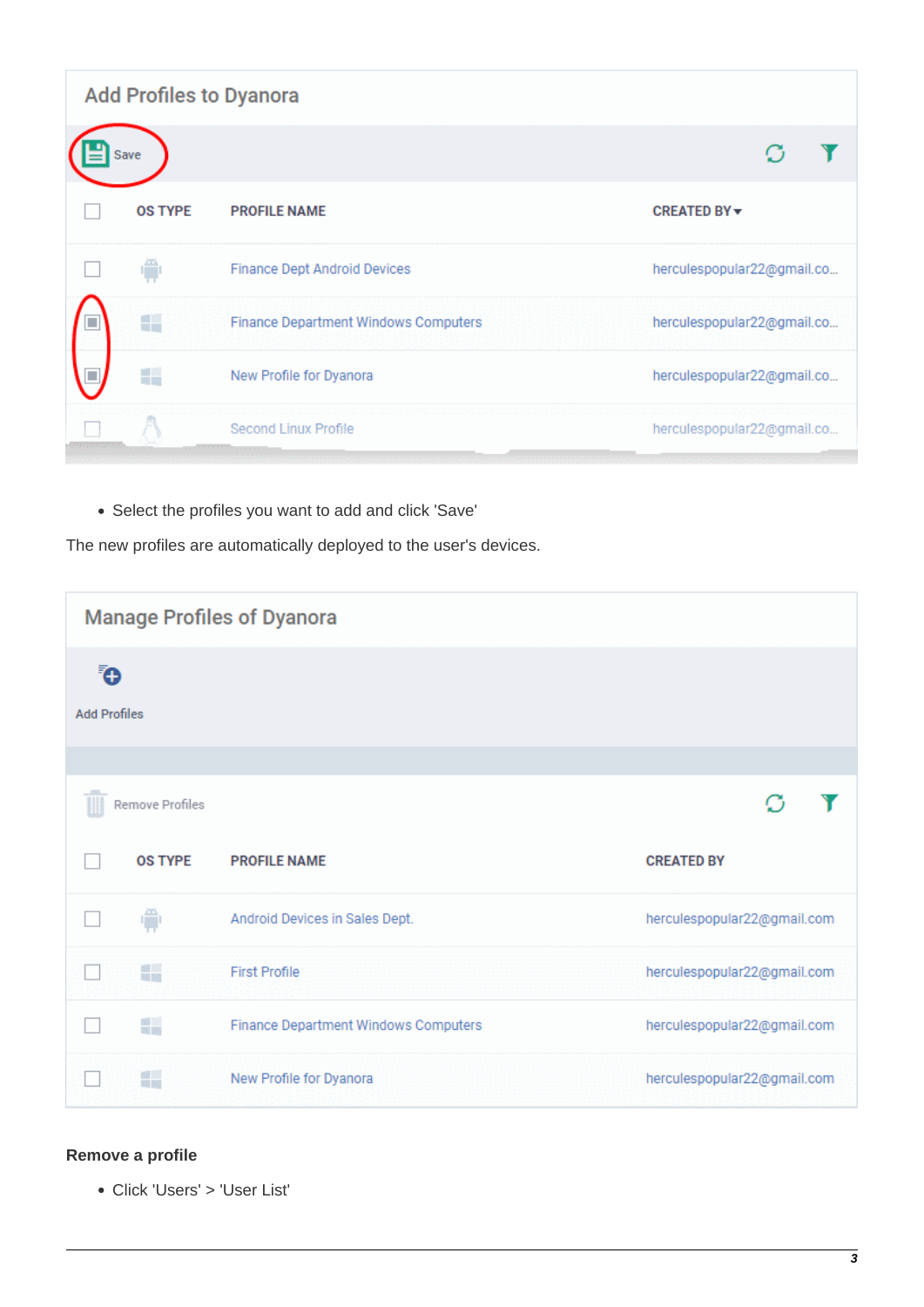- Select the target user
- Click 'Manage Profiles'
- Select the profiles you want to disassociate then click 'Remove Profiles'



The selected profiles are immediately removed from devices belonging to the user.

## <span id="page-3-0"></span>**Apply profiles to a user group**

Profiles you apply to a user group get applied to all members of the group, and in-turn to their devices. You can apply multiple profiles for different operating systems to a user group. Endpoint Manager applies the appropriate profile to a device depending on its OS.

- Click 'Users' > 'User Groups'.
- Click on the name of the group whose profiles you wish to manage.
- The group details screen shows all users in the group.
- Click 'Manage Profiles' at the top: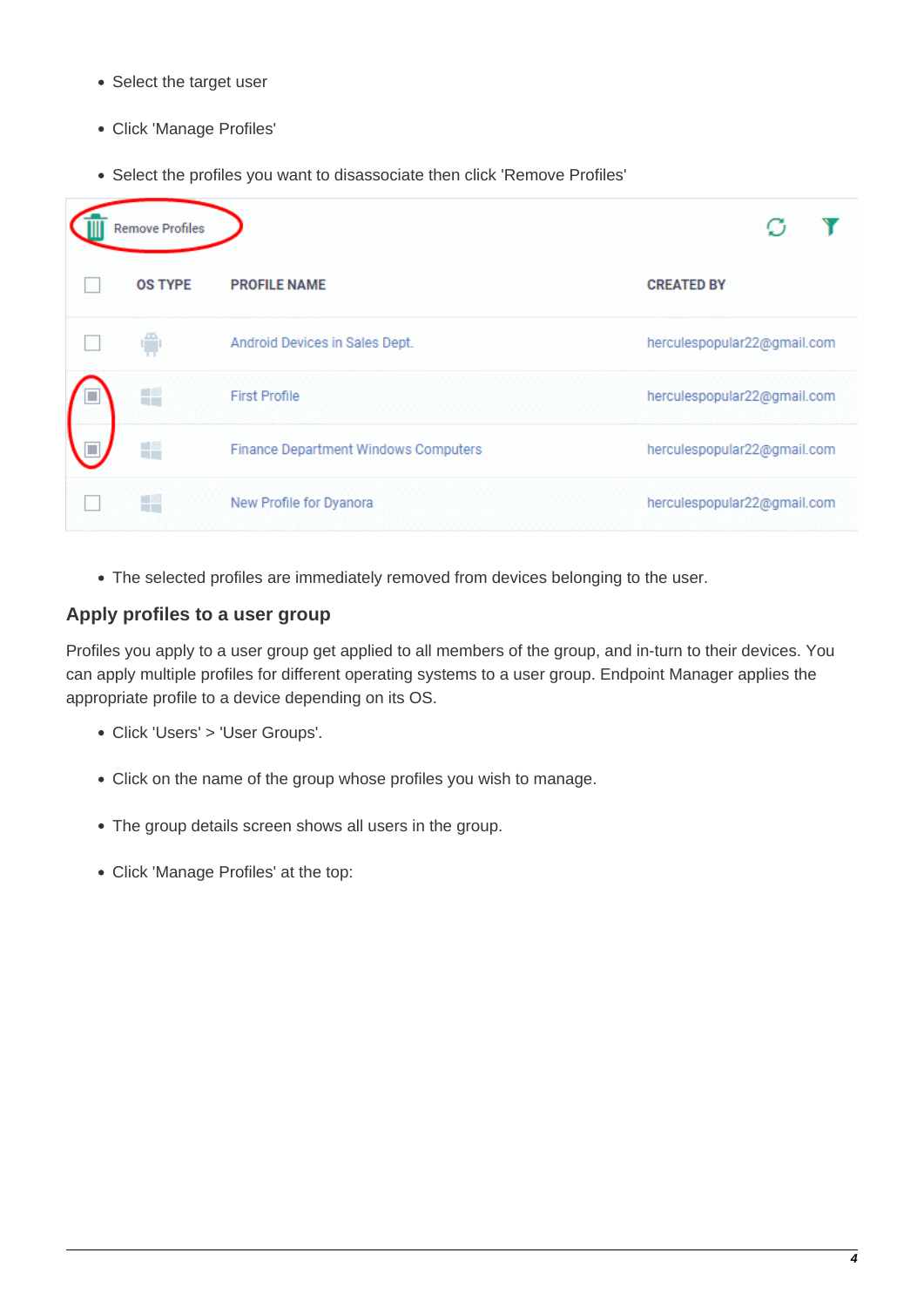| <b>Marketing Staff</b>                      |                                                             |                           |                    |                             |  |
|---------------------------------------------|-------------------------------------------------------------|---------------------------|--------------------|-----------------------------|--|
| ₽+<br>Add Users to<br>Group                 | 剀<br>$P_{\Omega}$<br>Managmprofiles<br>Delete User<br>Group | ₹<br>Rename User<br>Group | 汩<br>Run Procedure |                             |  |
| Remove from Group<br>HII<br><b>USERNAME</b> |                                                             |                           |                    |                             |  |
| admin [Default Customer]                    |                                                             |                           |                    |                             |  |
|                                             | <b>Manage Profiles of Marketing Staff</b>                   |                           |                    |                             |  |
| Ō<br><b>Add Profiles</b>                    |                                                             |                           |                    |                             |  |
| Remove Profiles                             |                                                             |                           |                    |                             |  |
| <b>OS TYPE</b>                              | <b>PROFILE NAME</b>                                         |                           |                    | <b>CREATED BY</b>           |  |
| ■<br>周囲                                     | <b>First Profile</b>                                        |                           |                    | herculespopular22@gmail.com |  |
|                                             | New Linux                                                   |                           |                    | herculespopular22@gmail.com |  |

The screen shows all profiles assigned to the group. You can add, remove or edit profiles as required.

Click the 'Add Profiles' button above the list

The next screen shows all profiles that you can add to the group. The list excludes profiles that are already assigned to the group: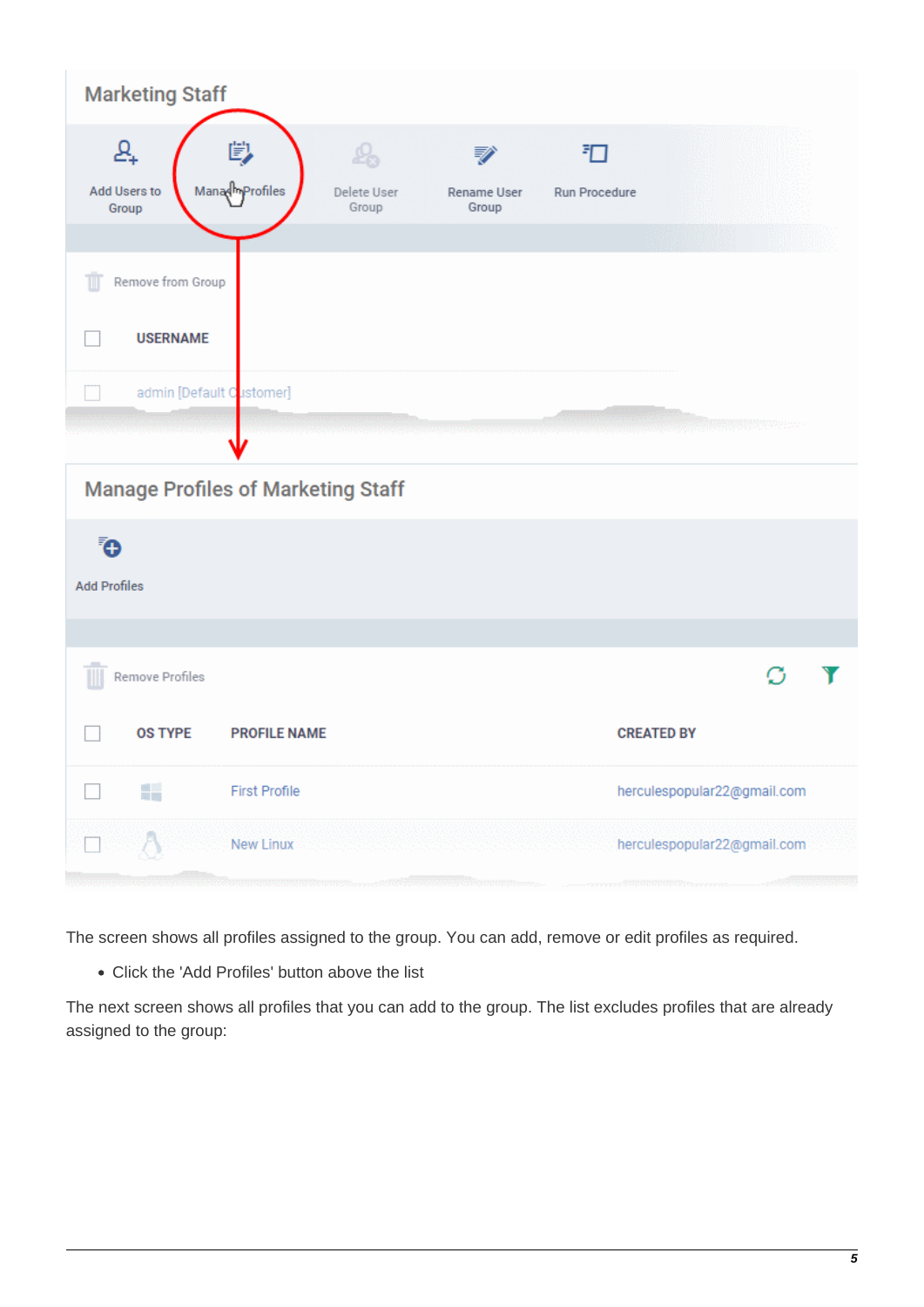|                   |                 | <b>Manage Profiles of Marketing Staff</b> |                             |
|-------------------|-----------------|-------------------------------------------|-----------------------------|
| Add \""}files     |                 |                                           |                             |
|                   |                 |                                           |                             |
|                   | Remove Profiles |                                           |                             |
|                   | <b>OS TYPE</b>  | <b>PROFILE NAME</b>                       | <b>CREATED BY</b>           |
| $\Box$            | a.              | <b>First Profile</b>                      | herculespopular22@gmail.com |
|                   |                 | <b>New Linux</b>                          | herculespopular22@gmail.com |
|                   |                 |                                           |                             |
|                   |                 | <b>Add Profiles to Marketing Staff</b>    |                             |
| $\mathbf{E}$ Save |                 |                                           |                             |
|                   | <b>OS TYPE</b>  | <b>PROFILE NAME</b>                       | <b>CREATED BY</b>           |
|                   | A               | Finance Dept Android Devices              | herculespopular2            |
|                   | ê               | Android - Security Level 1 Profile v.6.23 | admin                       |
| $\Box$            |                 | Android Devices in Sales Dept.            | herculespopular2            |
| $\Box$            |                 | iOS Purchase                              | herculespopular2            |
|                   | ė               | iOS - Security Level 1 Profile v.6.23     | admin                       |

- Select the profiles you want to add to the group
- Click 'Save'
- The new profiles are automatically deployed to devices owned by group members.

### **Remove a profile from a group**

- Click 'Users' > 'User Groups'.
- Click on the name of the group whose profiles you wish to manage.